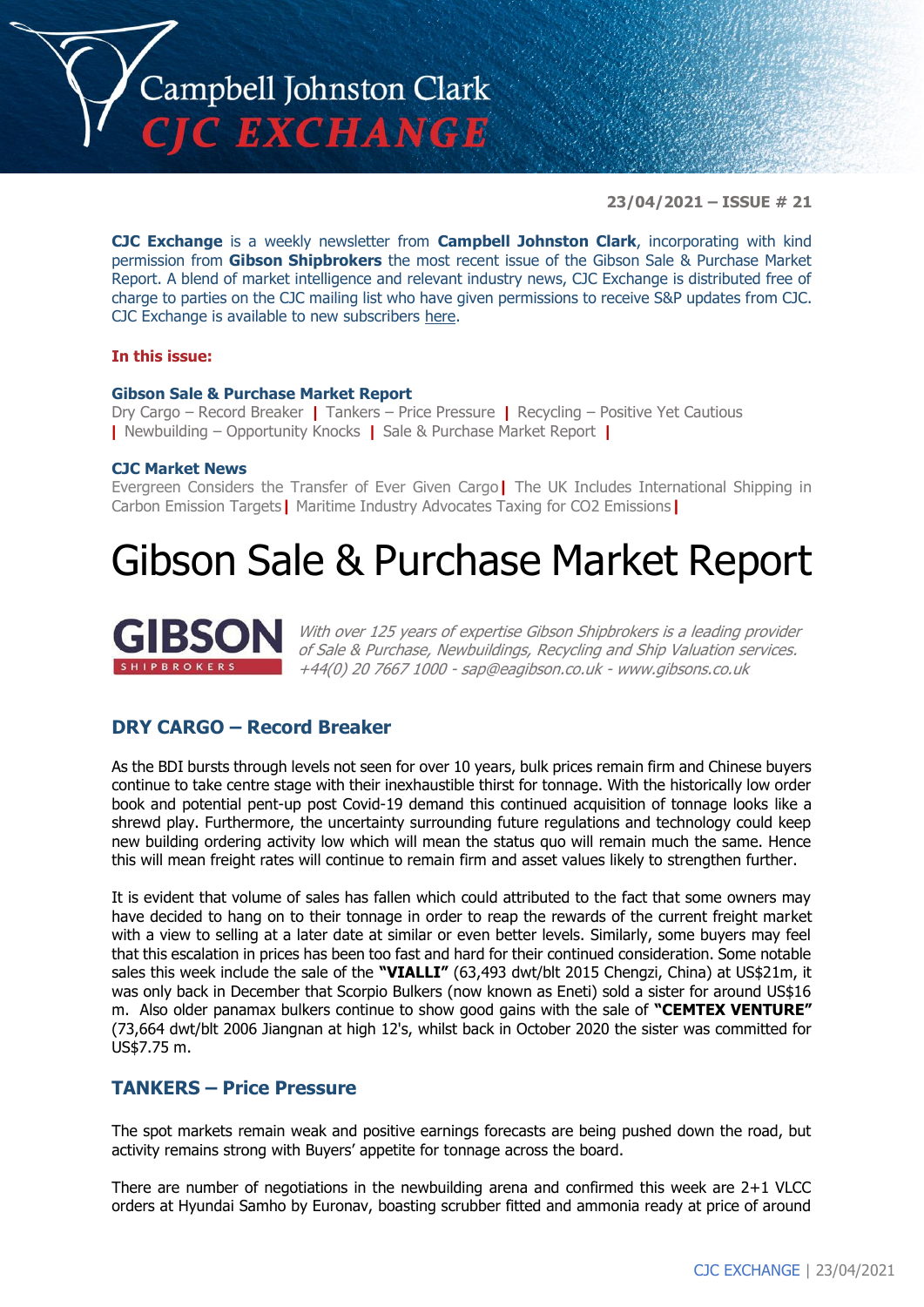

US\$93m; and following on from their suezmax order placed last week. Sonangol have placed an order for 2 x suezmaxes at Hyundai Samho at US\$68.5m.

Ridgebury have stepped back into the VLCC sector, picking up 4 VLCCs from Wafrah Captial, the **"NUCLEUS, NEPTUN"**, **"NAVARIN"** and **"NAUTILUS"** (307,284 dwt/blt 07/07/07/06 Dalian) for around US\$30m each and with less than a year to run on a bareboat to Euronav at US\$22,500 per day. The buying price looks attractive and when the ships redeliver we would expect the spot market to be in a much better place than today.

There is an abundance of enquiry for aframaxes and LR2s and with very little to choose from and the values are firming. The LR2, **"CHAMPION PROSPERITY"** (115,098 dwt/blt 2009 Sasebo) has gone to Chartworld for around US\$19.7/19.8m and she is uncoiled and has one boiler. The one year younger **"STAVANGER BLISS"** (105,400 dwt/blt 2008 Sumitomo) has gone for US\$19.4m to a UAE buyer; this price is over US\$3m more than Teekay sold their same aged **"NAVIGATOR"** and **"EXPLORER SPIRIT"** (105,773 dwt/blt 2008 Tsuneishi) for back in February!

#### **NEWBUIDLING – Opportunity Knocks**

Newbuilding activity remains buoyant across all ship types. Most reputable yards are well booked to the 2 year forward window and beyond, however there remains pockets of opportunity (early delivery) as result of options not declared and squeezed slots in the production schedule of the larger yards. Pricing is notably up since lows last year (all-time lows on tankers) and we see further pressure on pricing as the demand for steel in China (outside of shipbuilding) continues to remain high. Orderbooks remain relatively low (with little on order after 2023) in both tankers and bulkers and with no threat of fresh heavy newbuilding ordering possible for 2021/2022 delivery there should be a period of good earnings as limited vessel supply combines with robust demand (coming on tankers). As a result of this we expect modern/ resale 2nd hand pricing to continue to rise as owners enjoy the market and therefore, we would expect further newbuilding enquiry here as not all owners chose to pay high prices for 2nd hand. For this reason we believe in placing bulker/ tanker orders today before newbuilding pricing rises (independently of shipping markets) once again.

#### **RECYCLING – Positive Yet Cautious**

With Ramadan well under way which slows certain parts of the industry down and the unfortunate news of rampant Covid cases ever increasing in India and the Sub Cont which is again impacting crew changes and also as-is deliveries, which is cause for concern, we are otherwise pleased to report a healthy and stable market with sales taking place and price levels holding firm in the face of various pressures. Sentiments are positive for the recycling market and steel prices are strong, but it is primarily the shortage of vessels that is keeping prices and demand firm. Bangladesh breakers are still paying the best rates so you would expect most decent size tonnage to end up in Chattogram, but that does not rule out Pakistan who would be aggressive to take certain other tonnage that is geographically located. India meanwhile remains steady with prices firm but being unable to compete for most units they will be hoping to see more Owners investigating HKC Green Recycling possibilities which is where their expertise lies.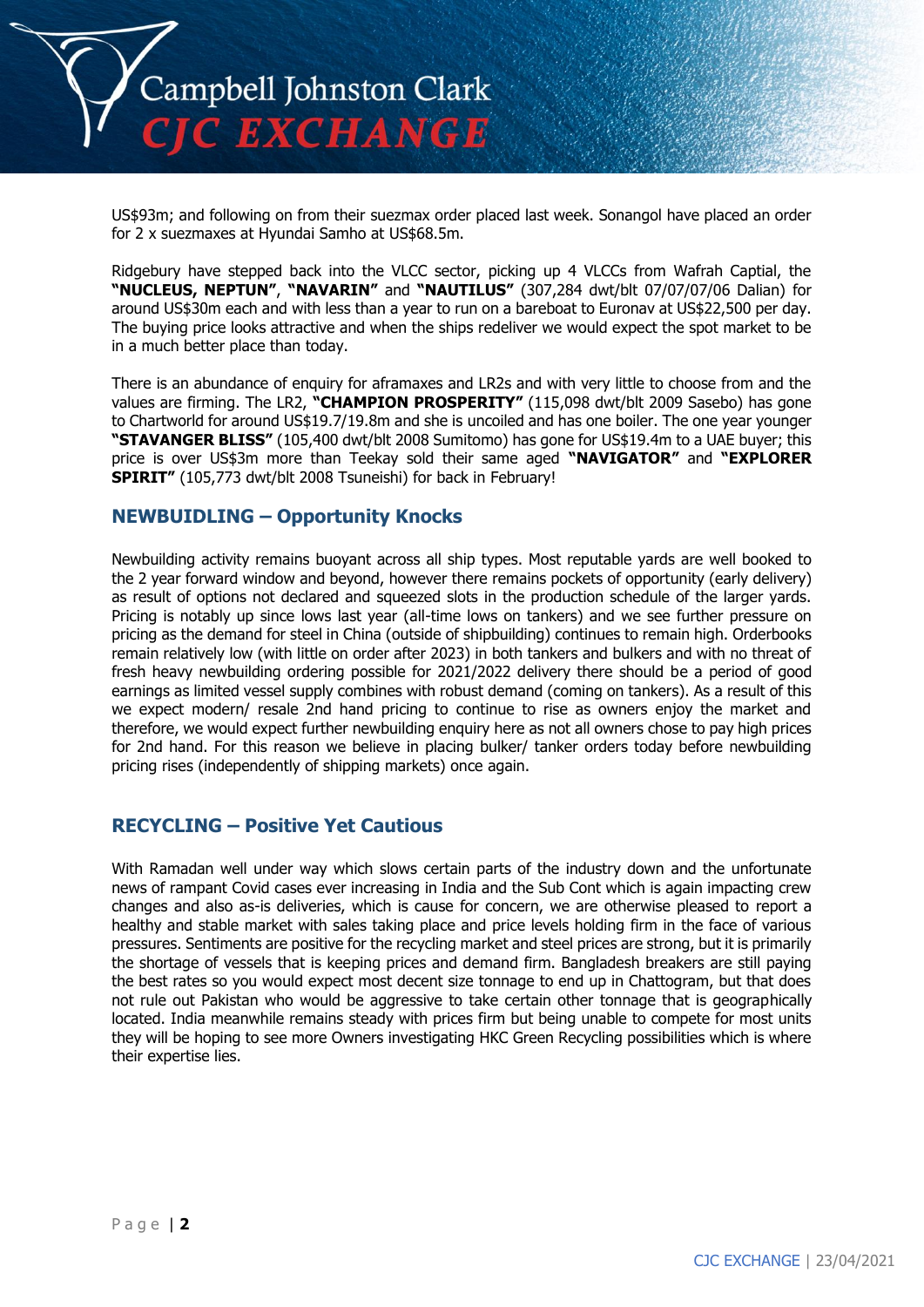### **Gibson Sale & Purchase Market Report**

#### **S&P SALES**

| <b>Vessel Name</b>                                              | <b>DWT</b>         | <b>Built</b>     | Yard                                                     | <b>Buyers</b>                      | <b>Price</b><br>(\$/m) | <b>Notes</b>                                                                |  |
|-----------------------------------------------------------------|--------------------|------------------|----------------------------------------------------------|------------------------------------|------------------------|-----------------------------------------------------------------------------|--|
| <b>BULKERS</b>                                                  |                    |                  |                                                          |                                    |                        |                                                                             |  |
| <b>MG COURAGE</b>                                               | 206,254            | 2007             | Imabari Saijo<br>(JPN)                                   | <b>Golden Union</b>                | 14.65                  | SS due 6/22.<br>Already renamed.                                            |  |
| ARUN + ASHOK + ISHWARI +<br>KISHORE + SHRAVAN<br><b>KAMLESH</b> | 106,500<br>106,500 | all 2012<br>2011 | <b>STX Dalian</b><br>(CHN)<br><b>STX Dalian</b><br>(CHN) | <b>Arcelor Mittal</b>              | 81<br>en bloc          | 43m beam.                                                                   |  |
| <b>BOTTIGLIERI CHALLENGER</b>                                   | 93,353             | 2010             | <b>Jiangsu</b><br>Newyangzi<br>(CHN)                     | <b>Undisclosed</b><br>buyer        | 15.2                   | SS psd 1/20.<br><b>BWTS fitted.</b>                                         |  |
| <b>RANHIL</b>                                                   | 81,048             | 2015             | (CHN)                                                    | Jiangsu Jinling Castor Maritime    | 23.5                   | SS psd 3/20.<br><b>BWTS fitted. Inc</b><br>17-21 mths TC<br>(index linked). |  |
| <b>WANISA</b>                                                   | 79,401             | 2012             | Jiangsu<br>Eastern (CHN)                                 | Chinese buyer                      | 15.5                   | SS+BWTS due<br>11/21.                                                       |  |
| <b>CEMTEX VENTURE</b>                                           | 73,664             | 2006             | Jiangnan<br>(CHN)                                        | Chinese buyer                      | high 12s               | SS due 8/21.<br><b>BWTS fitted.</b>                                         |  |
| <b>VIALLI</b>                                                   | 63,493             | 2015             | Chengxi<br>(CHN)                                         | Chinese buyer                      | 21                     | <b>BWTS fitted.</b>                                                         |  |
| <b>SERENA R</b>                                                 | 63,473             | 2016             | Yangfan<br>(CHN)                                         | <b>Genco Shipping</b><br>& Trading | 20.4                   | <b>BWTS fitted.</b>                                                         |  |
| <b>GUO QIANG 8</b>                                              | 63,388             | 2018             | Guangzhou<br>Huangpu<br>(CHN)                            | Hong Kong buyer                    | 23                     | Tier II.                                                                    |  |
| <b>SAGE AMAZON</b>                                              | 63,301             | 2012             | Yangfan<br>(CHN)                                         | <b>Undisclosed</b><br>buyer        | 17.4                   | Tier II. SS due<br>2/22.                                                    |  |
| <b>ORIENTAL ANGEL</b>                                           | 59,941             | 2012             | Hyundai Mipo Undisclosed<br>(KRS)                        | buyer                              | 14.5/high<br>14        | SS due 1/22.<br>Forward delivery<br>$12/21 - 1/22$ .                        |  |
| <b>K SPINEL</b>                                                 | 59,905             | 2011             | Hyundai Mipo Undisclosed<br>(KRS)                        | buyer                              | 14.5/14.9              | SS due 8/21.<br><b>BWTS fitted.</b>                                         |  |
| <b>MARIA</b>                                                    | 58,407             | 2011             | <b>SPP Sacheon</b><br>(KRS)                              | Chinese buyer                      | 15.3                   | Tier II. SS psd.<br><b>BWTS fitted. Dely</b><br>Far East.                   |  |
| <b>KOHINOOR</b>                                                 | 32,309             | 2010             | Kanda (JPN)                                              | <b>Undisclosed</b><br>buyer        | 10.85                  | SS psd 6/20.                                                                |  |
| <b>SEDNA OCEAN</b>                                              | 31,777             | 2011             | Hakodate<br>(JPN)                                        | <b>Undisclosed</b><br>buyer        | 11/11.5                | SS+BWTS due<br>6/22.                                                        |  |
|                                                                 |                    | <b>TANKERS</b>   |                                                          |                                    |                        |                                                                             |  |
| NUCLEUS + NEPTUN + NAVARIN +<br><b>NAUTILUS</b>                 | 307,284            | 2006             | 3*2007 + Dalian No. 2<br>(CHN)                           | Ridgebury<br><b>Tankers</b>        | bloc                   | 120 en Inc. BB balance<br>to 1Q22                                           |  |
| <b>NEW TRUST</b>                                                | 157,327            | 1999             | Daewoo (KRS)                                             | Middle Eastern<br>buyer            | 13                     | SS due 3/22.                                                                |  |
| <b>CHAMPION PROSPERITY</b>                                      | 115,098            | 2009             | Sasebo (JPN) Chartworld                                  |                                    | 19.7/19.8              | Coated. Clean<br>trading. SS due<br>3/22. Uncoiled. 1<br>boiler.            |  |
| <b>GLIFA</b>                                                    | 109,229            | 2005             | <b>Hudong</b><br>Zhonghua<br>(CHN)                       | <b>Undisclosed</b><br>buyer        |                        | SS psd 10/20.                                                               |  |
| <b>DAVIS SEA</b>                                                | 106,062            | 2005             | Hyundai Ulsan<br>(KRS)                                   | <b>Castor Maritime</b>             | 14.8                   | SS psd 5/20.<br><b>BWTS fitted.</b>                                         |  |
| <b>STAVANGER BLISS</b>                                          | 105,400            | 2008             | Sumitomo<br>(JPN)                                        | <b>UAE buyer</b>                   | 19.4                   | DD due 7/21.                                                                |  |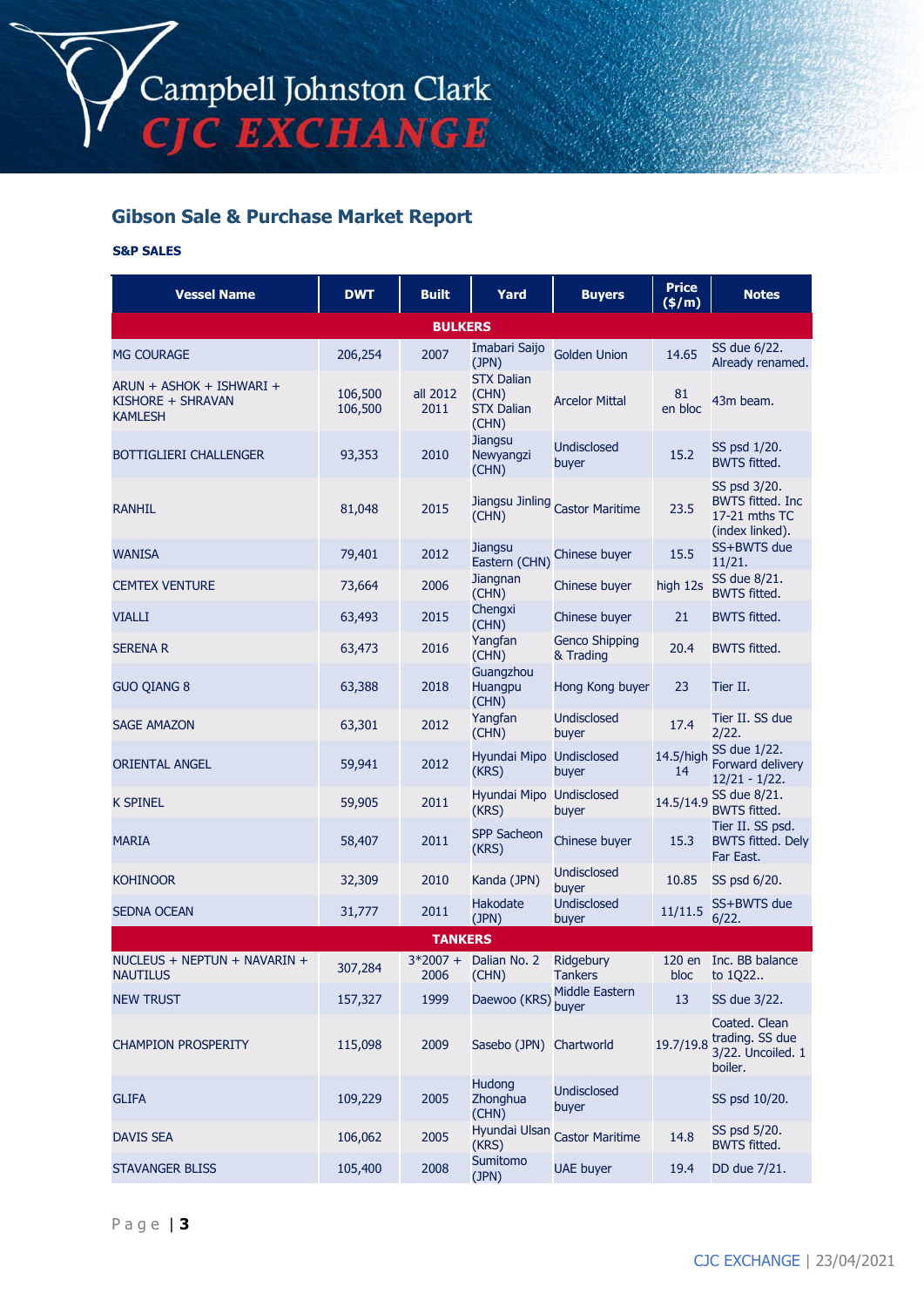Campbell Johnston Clark<br>CJC EXCHANGE

|                             |         |                    | Samsung                                  |                             |                |                                                       |  |
|-----------------------------|---------|--------------------|------------------------------------------|-----------------------------|----------------|-------------------------------------------------------|--|
| <b>CAPRICORN VOYAGER</b>    | 104,610 | 2007               | (KRS)                                    | <b>Greek buyer</b>          | 16.5           | SS due 2/22.                                          |  |
| <b>CHRISOPIGI LADY</b>      | 71,818  | 2005               | <b>STX Jinhae</b><br>(KRS)               | Undisclosed<br>buyer        | 11.65          | Clean trading. SS<br>psd 4/20.                        |  |
| UACC AL MEDINA + UACC SOUND | 45,987  | 2003               | <b>Shin</b><br><b>Kurushima</b><br>(JPN) | Middle Eastern<br>buyer     | 14.5<br>enbloc | Pump-room. Cap<br>1 rated.                            |  |
| <b>OCEAN EAGLE</b>          | 9,519   | 2011               | Nanjing<br><b>Tianshun</b><br>(CHN)      | Undisclosed<br>buyer        | 3.95           | Products.                                             |  |
|                             |         |                    | <b>GENERAL CARGO / MULTI PURPOSE</b>     |                             |                |                                                       |  |
| <b>THOR THUNDER</b>         | 13,990  | 2007               | Higaki (JPN)                             | <b>Undisclosed</b><br>buyer | 5.2            | Tween. SS due<br>4/22.                                |  |
|                             |         |                    | <b>CONTAINERS / RO-RO / REEFER / PCC</b> |                             |                |                                                       |  |
| ADONIS + CMA CGM MAGDALENA  | 115,145 | 2015+2016 Mangalia | <b>Daewoo</b><br>(RUM)                   | <b>MSC</b>                  | 195 en<br>bloc | 9162 TEU.<br>Gearless.                                |  |
| <b>MATTINA</b>              | 53,425  | 2007               | Hyundai Mipo<br>(KRS)                    | <b>MSC</b>                  | 23             | 2824 TEU.<br>Gearless.                                |  |
| <b>TEJAS</b>                | 50,134  | 2011               | <b>Jiangsu</b><br>Newyangzi<br>(CHN)     | <b>MSC</b>                  | 18             | 4250 TEU.<br>Gearless.                                |  |
| <b>GH BRICKFIELDER</b>      | 41,235  | 2010               | Guangzhou<br>Wenchong<br>(CHN)           | <b>Undisclosed</b><br>buyer |                | 2758 TEU.<br>Geared.                                  |  |
| <b>ODYSSEUS</b>             | 39,420  | 2006               | <b>Hyundai Mipo</b><br>(KRS)             | Korean buyer                |                | 2824 TEU.<br>19/19.1 Gearless. 2+1 yr<br>TC attached. |  |
| <b>SEABOXER III</b>         | 23,695  | 2010               | Guangzhou<br>Wenchong<br>(CHN)           | <b>CMA CGM</b>              | 15             | 1740 TEU.<br>Geared.                                  |  |
| <b>HANSA NEUBURG</b>        | 23,296  | 2010               | Guangzhou<br>Wenchong<br>(CHN)           | <b>Briese</b>               | 11.75          | 1740 TEU.<br>Geared.                                  |  |
| <b>HOBART</b>               | 17,195  | 2008               | <b>Jiangsu</b><br>Yangzijiang<br>(CHN)   | <b>Undisclosed</b><br>buyer |                | 1338 TEU.<br>Geared.                                  |  |
| <b>GAS</b>                  |         |                    |                                          |                             |                |                                                       |  |
| <b>BW EMPRESS</b>           | 49,999  | 2005               | Mitsubishi<br>(JPN)                      | <b>Bashundhara</b>          | 40             | 77330 cbm. SS<br>psd 7/20. BWTS<br>fitted.            |  |

#### **NEWBUILDING ORDERS**

| <b>Ordering Client</b>   | Vessel Type Size / No. | of units                        | Shipyard<br>(Country)       | <b>Delivery</b> | <b>Price</b><br>\$m\$ | <b>Notes</b>                                                     |
|--------------------------|------------------------|---------------------------------|-----------------------------|-----------------|-----------------------|------------------------------------------------------------------|
|                          |                        | <b>BULKERS</b>                  |                             |                 |                       |                                                                  |
| <b>EPGN Bulk Carrier</b> | Kamsarmax              | 82,000 dwt<br>$\times 1$        | Changxi<br>(CHN)            | 2023            |                       | Tier III.                                                        |
| <b>Nisshin SHipping</b>  | Kamsarmax              | 82,000 dwt<br>x10               | Jiangsu<br>Hantong<br>(CHN) | 2022-2023       |                       |                                                                  |
| <b>TANKERS</b>           |                        |                                 |                             |                 |                       |                                                                  |
| Euronav                  | <b>VLCC</b>            | 318,000 dwt Hyundai<br>$x$ 2+1  | Samho (KRS)                 | 2022-2023       | 93                    | USD 4.2m spec<br>upgrade.<br>Scrubber fitted +<br>Ammonia ready. |
| Sonangol                 | <b>VLCC</b>            | 158,000<br>$dwt \times 2$       | Hyundai<br>Samho (KRS)      | 2023            | 68.5                  |                                                                  |
| Enesel                   | LR <sub>2</sub>        | 114,000 dwt SWS (CHN)<br>$x2+1$ |                             | 2023            | reg 49.5              | EEDI Phase 3,<br>Tier III. Scrubber<br>fitted.                   |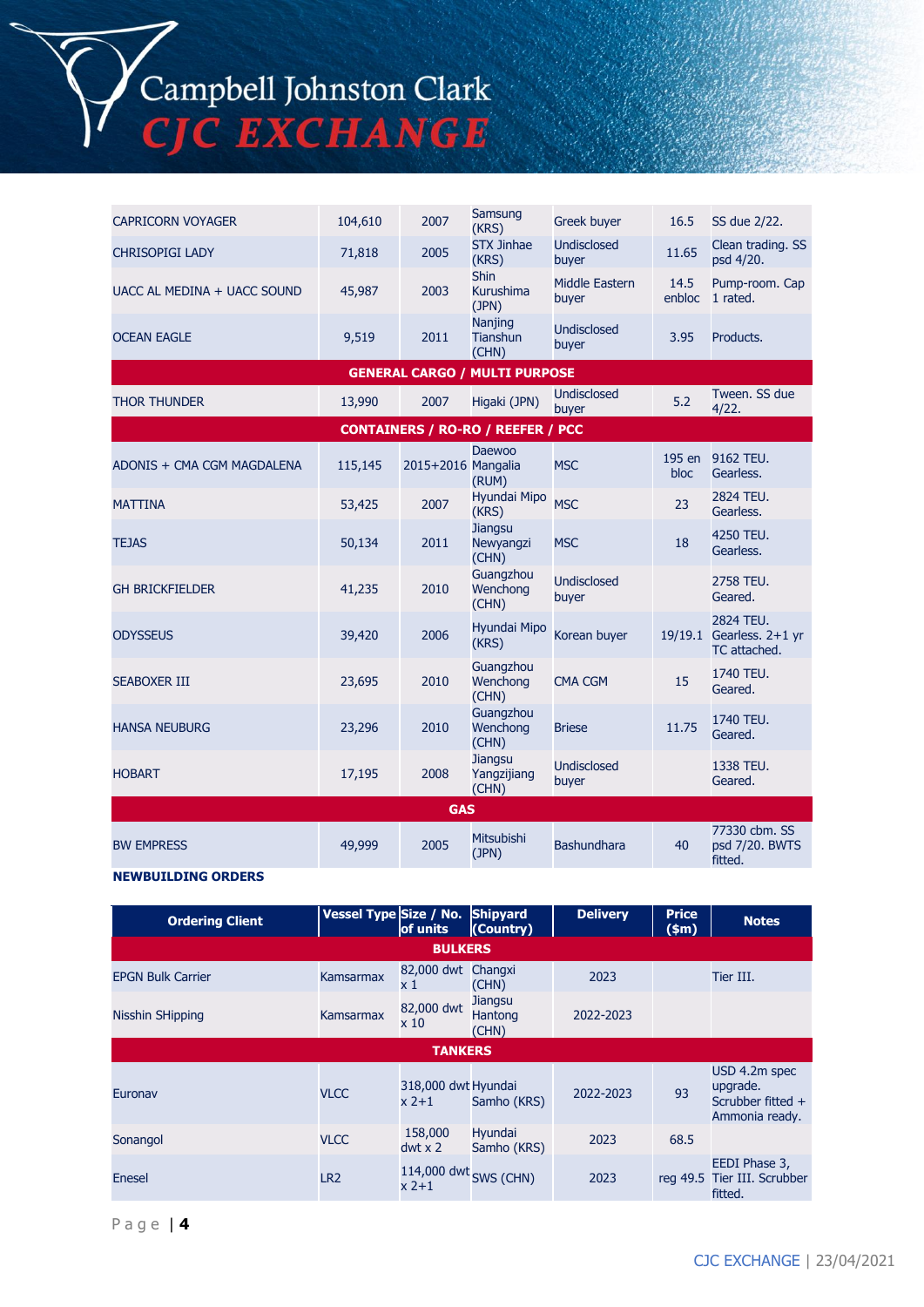Campbell Johnston Clark<br>CJC EXCHANGE

| <b>GENERAL CARGO / MULTI PURPOSE</b>      |                      |                                         |                                   |      |                   |                              |  |
|-------------------------------------------|----------------------|-----------------------------------------|-----------------------------------|------|-------------------|------------------------------|--|
| Asia Pulp & Paper                         | Woodchip<br>Carrier  | 70,000 dwt Chengxi<br>$x^2+2$           | (CHN)                             | 2023 | 35                |                              |  |
| <b>Hagland Shipping</b>                   | <b>General Cargo</b> | 5,000 dwt x<br>$2+2$                    | Royal<br><b>Bodewes</b><br>(NETH) | 2023 |                   | Battery/Hybrid               |  |
| <b>CONTAINERS / RO-RO / REEFERS / PCC</b> |                      |                                         |                                   |      |                   |                              |  |
| <b>AP Moller</b>                          | Containership        | 2,500 TEU x Hyundai HI                  | (KRS)                             | 2023 |                   | Methanol fueled.             |  |
| <b>Sinotrans Lines</b>                    | Containership        | 2,400 TEU x Yangzijiang                 | (CHN)                             | 2023 | reg 30            |                              |  |
| <b>Sinokor</b>                            | Containership        | 1,800 TEU x Hyundai HI<br>10            | (KRS)                             | 2023 |                   | Bangkokmax.                  |  |
| <b>Sinotrans Lines</b>                    | Containership        | 1,100 TEU x Yangzijiang                 | (CHN)                             | 2023 | req <sub>15</sub> |                              |  |
| <b>GAS</b>                                |                      |                                         |                                   |      |                   |                              |  |
| <b>Avance Gas</b>                         | <b>LPG</b>           | 91,000 cbm<br>x 2                       | Daewoo (KRS)                      | 2023 |                   | Dual fuel.<br>Ammonia ready. |  |
| <b>MOL</b>                                | <b>LPG</b>           | 89,000 cbm Hyundai HI<br>x <sub>2</sub> | (KRS)                             | 2023 | 80                |                              |  |
| <b>Geogas Maritime</b>                    | <b>LPG</b>           | x 2                                     | 40,000 cbm Hyundai Mipo<br>(KRS)  | 2023 | 53.7              |                              |  |

#### **Recycling Activity**

| <b>BUILT</b>               | <b>DWT</b> | <b>LWT</b> | <b>Delivery</b>   | <b>Price</b><br>$(*)$ lwt) | <b>Notes</b>     |  |  |  |
|----------------------------|------------|------------|-------------------|----------------------------|------------------|--|--|--|
| <b>VLOC</b>                |            |            |                   |                            |                  |  |  |  |
| 1986 / Korea               | 364,767    | 41,568     | as-is Malaysia    | 496                        |                  |  |  |  |
| <b>BULK CARRIER</b>        |            |            |                   |                            |                  |  |  |  |
| 1998 / China               | 26,096     | 6,723      | as-is China       |                            |                  |  |  |  |
|                            |            |            |                   |                            |                  |  |  |  |
| 1982 / Japan               | 37,888     | 9,624      | as-is UAE         | 465                        |                  |  |  |  |
| 2000 / Japan               | 47,102     | 9,372      | as-is Vietnam     | 448                        |                  |  |  |  |
| 1993 / Japan               | 18,520     | 4,828      | <b>Bangladesh</b> | 525                        |                  |  |  |  |
| <b>LPG CARRIER</b>         |            |            |                   |                            |                  |  |  |  |
| 1992 /<br><b>Holland</b>   | 6,332      | 2,937      | <b>Bangladesh</b> | 530                        | 60 tons of St-St |  |  |  |
| <b>VEHICLE / PASSENGER</b> |            |            |                   |                            |                  |  |  |  |
| 2009 / Japan               | 13,200     | 15,442     | as-is S.Korea     | 338                        |                  |  |  |  |
| <b>REEFER</b>              |            |            |                   |                            |                  |  |  |  |
| 1985 / Korea               | 14,567     | 6,937      | India             | 495                        |                  |  |  |  |
| 1985 / Japan               | 5,409      | 3,376      | Sub Cont options  | 502                        |                  |  |  |  |
|                            |            |            | <b>TANKERS</b>    |                            |                  |  |  |  |

**Recycling Prices (US\$/LWT)**

|                                | <b>Bangladesh Pakistan</b> |         | <b>India</b> | <b>Turkey</b> |
|--------------------------------|----------------------------|---------|--------------|---------------|
| Tank/Cont/Ro-Ro/Capes/LPG/PCC  | 500/520                    | 485/500 | 480/490      | 260/270       |
| Dry Cargo/Bulk/Tween/Gen Cargo | 480/500                    | 475/485 | 470/480      | 250/260       |

**Newbuild and Second Hand Values** (\$ million)

**Newbuild 5 Year Old 10 Year Old C.O.B** 

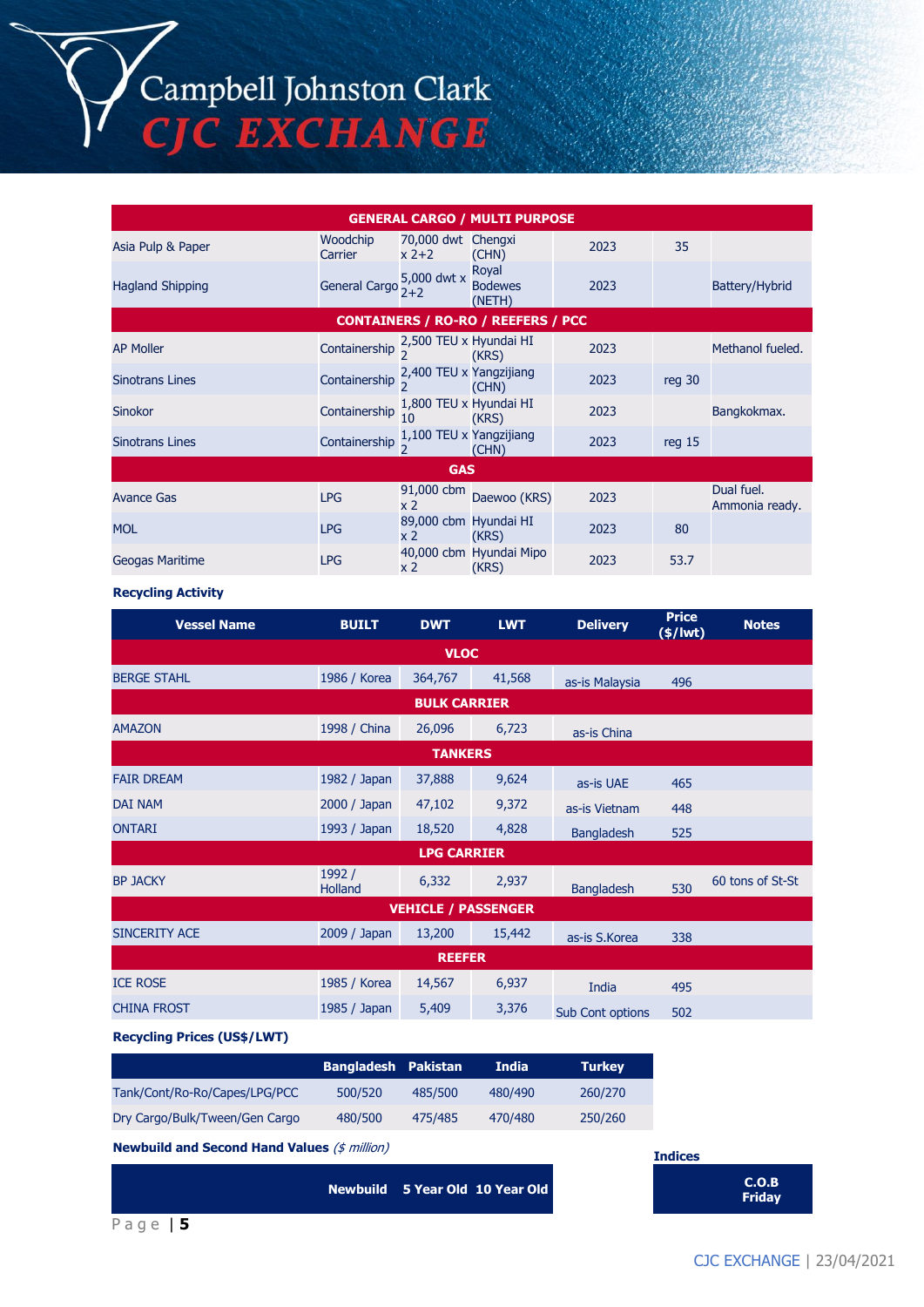# Campbell Johnston Clark **TIC EXCHANGE**

| <b>Tankers</b>             |                |       |             |
|----------------------------|----------------|-------|-------------|
| <b>VLCC</b>                | 92             | 69    | 46.5        |
| <b>SUEZMAX</b>             | 63             | 46    | 30.5        |
| <b>AFRAMAX</b>             | 51             | 40    | 23.5        |
| <b>MR</b>                  | 36.5           | 27.5  | 18          |
| <b>Bulkers</b>             |                |       |             |
| <b>CAPESIZE</b>            | $52^{\wedge}$  | 35    | 28          |
| <b>KAMSARMAX / PANAMAX</b> | $30k^{\wedge}$ | 27.5k | 20k / 18.5p |
| <b>ULTRAMAX / SUPRAMAX</b> | $27u^{\wedge}$ | 23u   | 15s         |
| <b>HANDYSIZE</b>           | $25^{\wedge}$  | 19    | 14          |
|                            |                |       |             |

| <b>BDI</b>      | 2788   |
|-----------------|--------|
| \$/Yen          | 107.84 |
| <b>VLCC</b>     |        |
| <b>AG/East</b>  | 34.5   |
| <b>TD3 (WS)</b> |        |
|                 |        |

 $^{\wedge}$ =Chinese price (otherwise based upon Japanese / Korean country of build)

*This report has been produced for general information and is not a replacement for specific advice. While the market information is believed to be reasonably accurate, it is by its nature subject to limited audits and validations. No responsibility can be accepted for any errors or any consequences arising therefrom. No part of the report may be reproduced or circulated without our prior written approval. © E.A. Gibson Shipbrokers Ltd 2021.*

## CJC Market News



Campbell Johnston Clark (CJC) is a medium-sized international law firm advising on all aspects of the shipping sector, from ship finance to dry shipping and comprehensive casualty handling, and all that happens in between. Today, we have offices in London, Newcastle, Singapore and Miami.

#### **Evergreen Considers the Transfer of Ever Given Cargo**



Evergreen Marine Corp, the Taiwanese operator of the containership at the centre of the Suez Canal blockage, is looking to the possibility of transferring the cargo on board the Ever Given to another ship whilst compensation claims are disputed and litigated.

The vessel presently remains anchored at Great Bitter Lake along the canal and was formally arrested there by the Suez Canal Authority ("SCA") on April 13 over claims amounting to \$916m for loss of reputation and salvage services.

On April 15, the operator announced that it was "investigating the scope of [the] court order and studying the possibility of the vessel and the cargo on board being treated separately". If successfully argued, this could result in the release of millions of dollars' worth of goods still currently aboard the vessel and destined for Europe. However, maritime lawyers and insurance executives have indicated that such segregation, between a cargo and its ship, or even the crew, would not be a simple matter. Insurers would typically prefer all three elements to be treated as a single entity.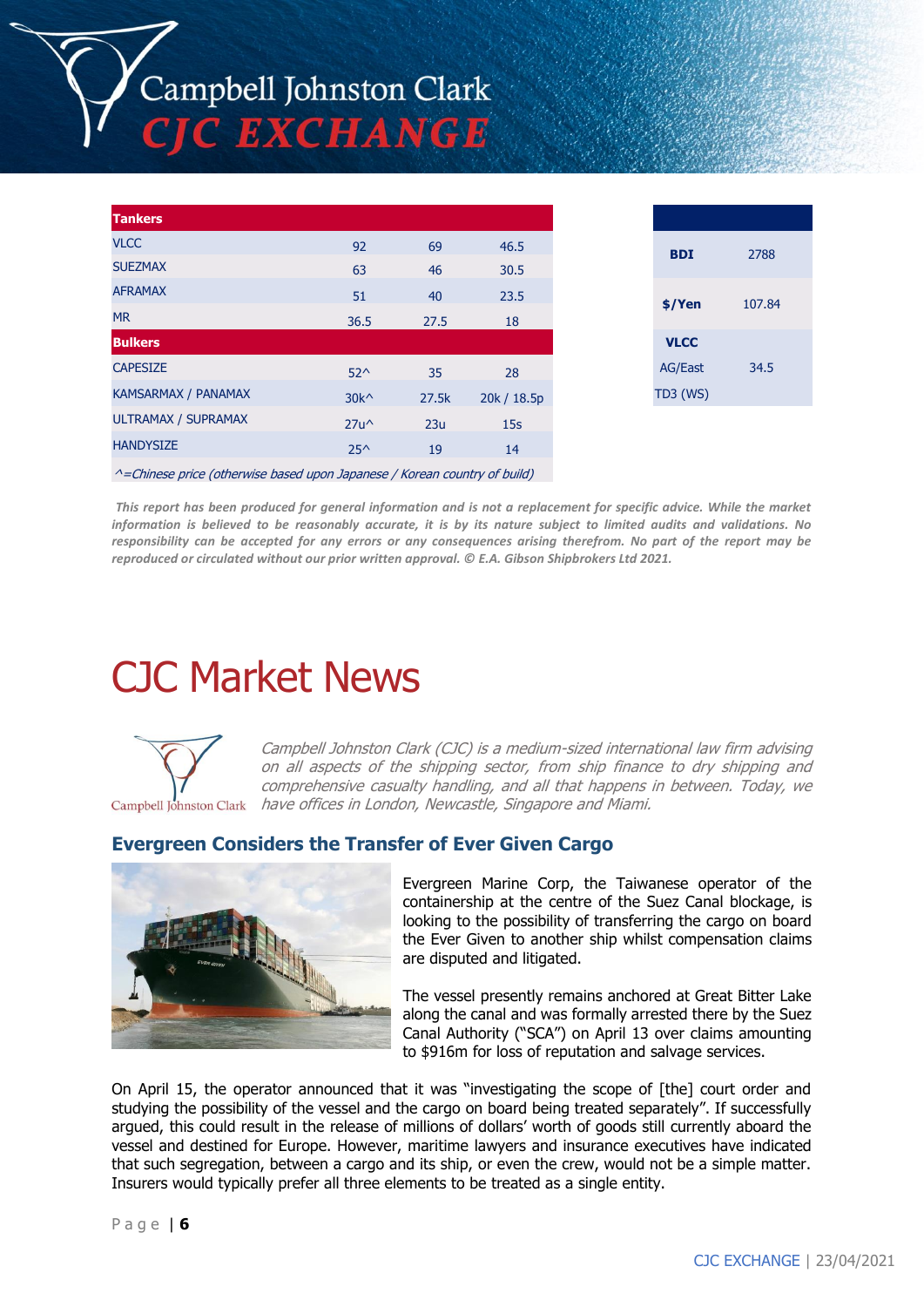

Protection and indemnity experts had also added that the proposed discharge and reloading would usually only happen where a stranded ship has been damaged. In this case, the Ever Given has been approved to move onward to Port Said where it is to be inspected again.

Industry insiders have also indicated that even if the SCA agrees to release the cargo against a security deposit or bank guarantee, the Ever Given's owner would still have to agree to any arrangement.

"The cargo is onboard the ship, and it can only be discharged with the owner's permission", they add. Another major concern for segregation of ship, cargo and crew, is the fate of the latter. If security amounts were deposited to secure the release of the cargo and/or the ship, it will be the crew that is held back until full and final settlement – and there have been past instances of crew being held back at ports for years as a result of such disputes.

Evergreen's delivery of goods is delayed indefinitely and the company is presently urging all parties concerned to facilitate a settlement agreement in order to lift the arrest as soon as possible.

#### **The UK Includes International Shipping in Carbon Emission Targets**



The UK has this week become the first country to include its share of international shipping in its national carbon budget under new domestic climate laws. Historically, the government's efforts to reduce emissions only accounted for emissions on a territorial basis and therefore did not include those that fell outside of UK borders.

These new legislative measures are part of a pledge by the UK government to achieve a 78% reduction in carbon emissions by 2035 (compared to 1990 levels)

and net-zero carbon emissions by 2050. The move to include international shipping follows advice from the Climate Change Committee in the Sixth Carbon Budget, which was published in December 2020.

It's interesting to note that the targets released by the UK this week are more ambitious than those of the International Maritime Organization (IMO), which plans to cut shipping carbon emissions by 40% by 2030 and total emissions by 50% by 2050 (compared to 2008 levels).

This news comes during the same week as the US Climate Summit, during which President Joe Biden will host 40 leaders at a virtual summit in the White House to raise ambition on tackling climate change.

#### **Maritime Industry Advocates Taxing for CO2 Emissions**



The International Chamber of Shipping as well as other groups such as the World Shipping Council, who represent over ninety percent of maritime trade, have presented a joint submission to the International Maritime Organization (IMO) ahead of the Leaders' Summit on Climate, to implement a global carbon tax with the aim of eliminating around two per cent of carbon dioxide emissions that the maritime sector currently emits.

The submission was one that is seen by market watchers to be ground-breaking as it is the first time

P a g e | **7**